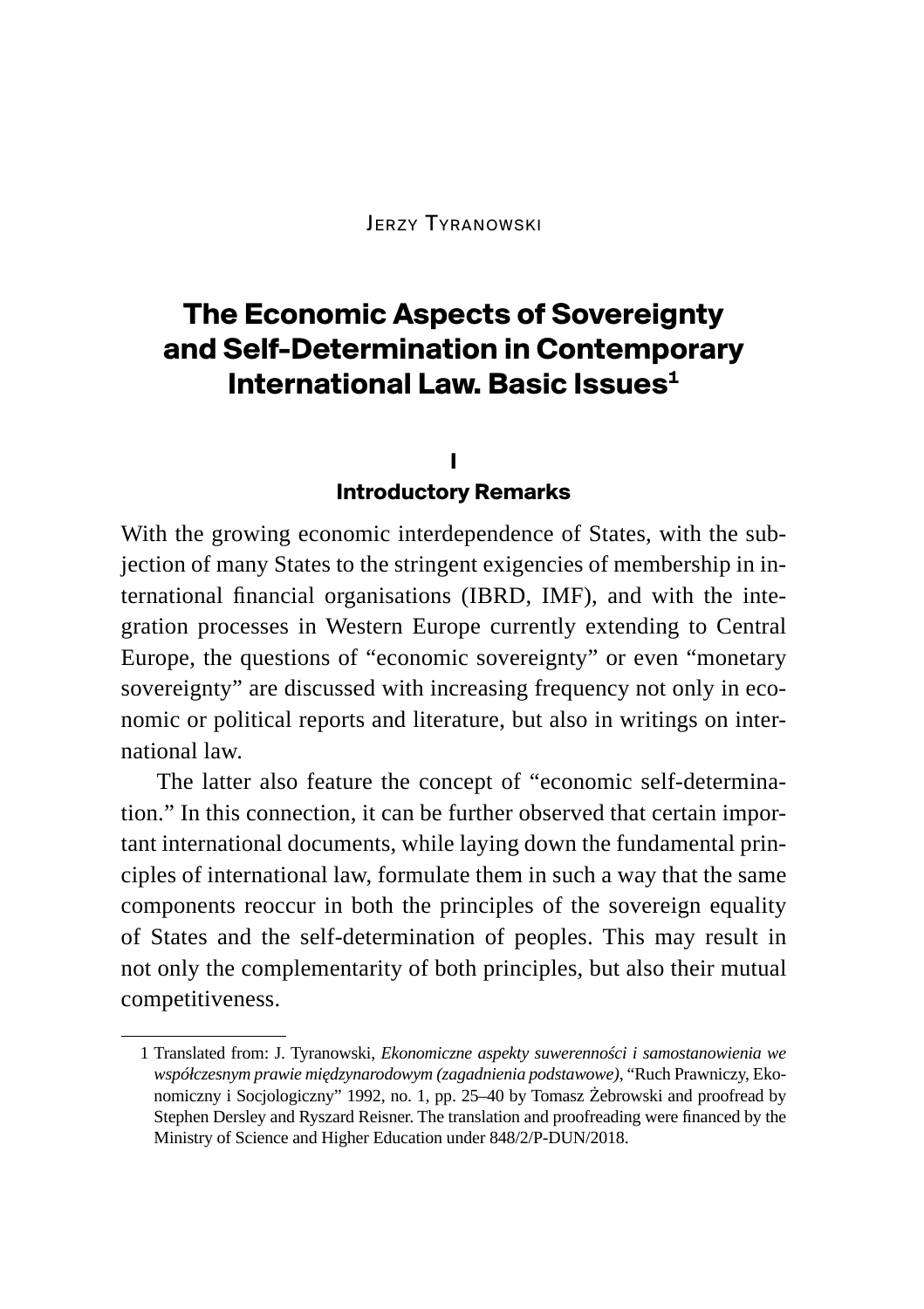Moreover, the conceptions of people's sovereignty and state selfdetermination appear in the scholarly literature devoted to international law. The two conceptions can hardly be reconciled on the plane of international law norms. Finally, is the permanent sovereignty of peoples over their wealth and natural resources a legitimate issue to discuss in the dimension of international law, as some international documents assume? All this makes for a considerable terminological and conceptual confusion as regards sovereignty and self-determination.

This article attempts to bring some order to this confusion, with special focus on its economic aspects, including coercive economic measures. The principal assumptions from which the article proceeds hold that only peoples enjoy the right to self-determination, thus the concept of self-determination of the state is rejected. Following this assumption, the rights of States are protected by the principle of the sovereign equality of States, while the position of peoples in international law is defined by the principle of self-determination. It follows that the conception of people's sovereignty founded on public international law is rejected.<sup>2</sup>

The present discussion concerns the self-determination of the entire population of a State, rather than individual population groups to be found within its borders. The latter situation is connected to the questions of territorial integrity, secession and the foundation of a State.<sup>3</sup> In this context, another assumption is made, namely, that the principle of self-determination of peoples complements, in terms of content, the principle of sovereign equality with regard to the entire population of a State. The role of the principle of self-determination is primarily to reinforce the prohibition on foreign intervention, which is a natural consequence of the principle of sovereign equality.

<sup>2</sup> For more on these issues, see J. Tyranowski, *Zasada suwerennej równości państw a inne podstawowe zasady prawa międzynarodowego*, in: *Suwerenność we współczesnym prawie międzynarodowym*, Warszawa 1991, pp. 18–28.

<sup>3</sup> On this issue, see J. Tyranowski, *Integralność terytorialna, nienaruszalność granic i samostanowienie w prawie międzynarodowym*, Warszawa–Poznań 1990.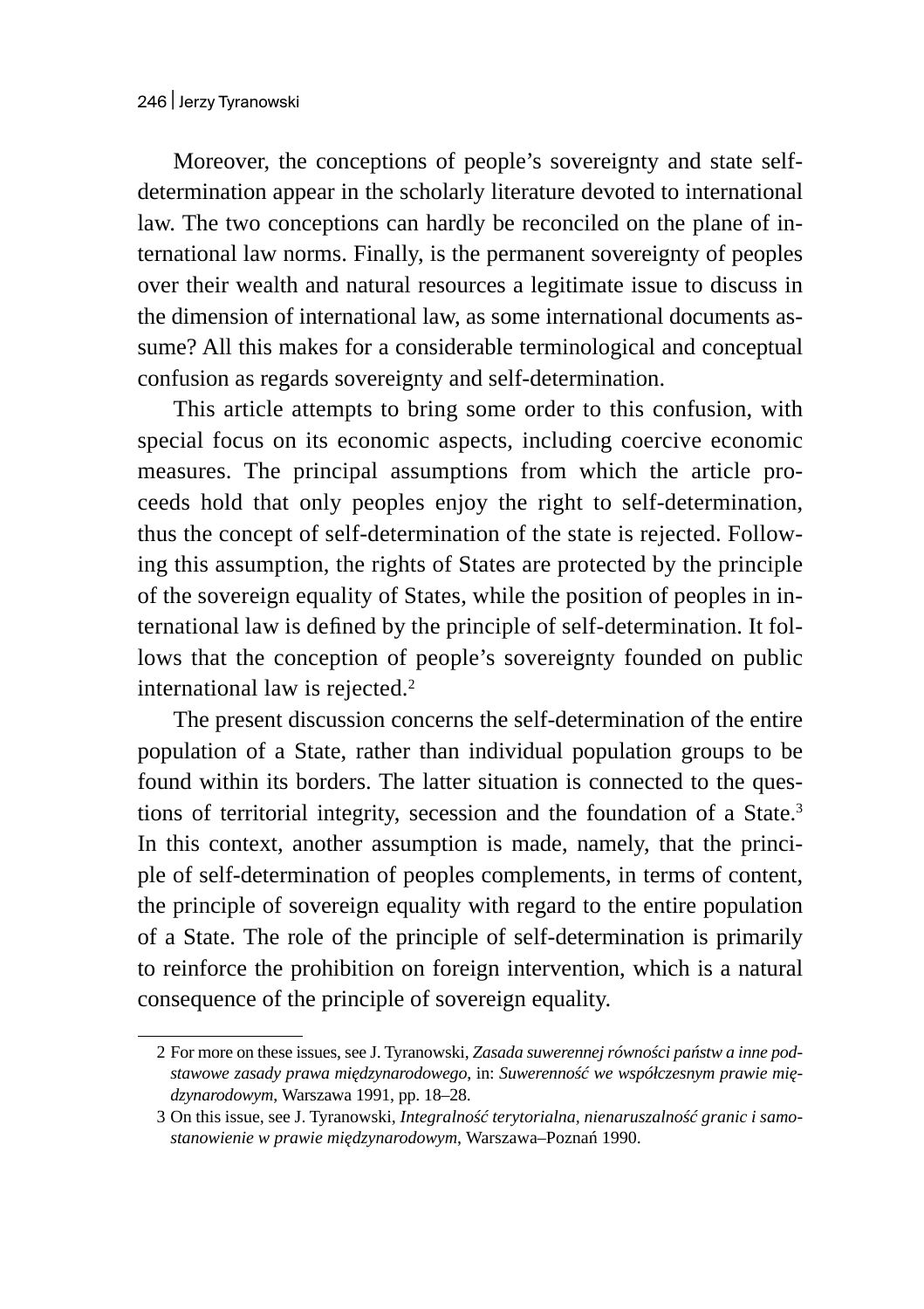#### **II**

#### **The Right to Choose the Economic System**

The Declaration on Principles of International Law concerning Friendly Relations and Co-operation Among States in accordance with the UN Charter of 24 October 1970<sup>4</sup> includes, among the components of sovereign equality, the right of every State to choose and develop freely its political, social, economic and cultural systems. Hence, the right to choose an economic system is an integral element of the sovereign equality of States. At the same time, the Declaration, by virtue of the principles of equal rights and self-determination of peoples, says that "all peoples have the right freely to determine freely, without external interference, their political status and pursue their economic, social, and cultural development, and every State has the duty to respect this right in accordance with the provisions of the Charter." Thus, the right to choose an economic system is also an integral component of the principle of self-determination of peoples and is similarly approached in other international documents.<sup>5</sup>

One of the most important documents on international economic relations, and one fundamental for the present discussion, namely the Charter of Economic Rights and Duties of States adopted by the UN General Assembly on 12 December 1974<sup>6</sup>, states that:

Every State has the sovereign and inalienable right to choose its economic system as well as its political, social and cultural systems in accordance with the will of its people, without outside interference, coercion or threat in any form whatsoever.

<sup>4</sup> UN General Assembly Resolution 2625 (XXV).

<sup>5</sup> See in particular the Final Act of the Conference on Security and Cooperation in Europe of 1 Aug. 1975. Declaration on Principles Guiding Relations between Participating States.

<sup>6</sup> UN General Assembly Resolution 3281 (XXIX). On the Charter see K. Skubiszewski, *Karta Gospodarczych Uprawnień i Obowiązków Państw*, "Ruch Prawniczy, Ekonomiczny i Socjologiczny" 1981, vol. 2, pp. 85–99; J. Makarczyk, *Zasady nowego międzynarodowego ładu gospodarczego. Studium prawnomędzynarodowe*, Wrocław–Warszawa–Kraków– Gdańsk–Łódź 1988, especially pp. 90–123.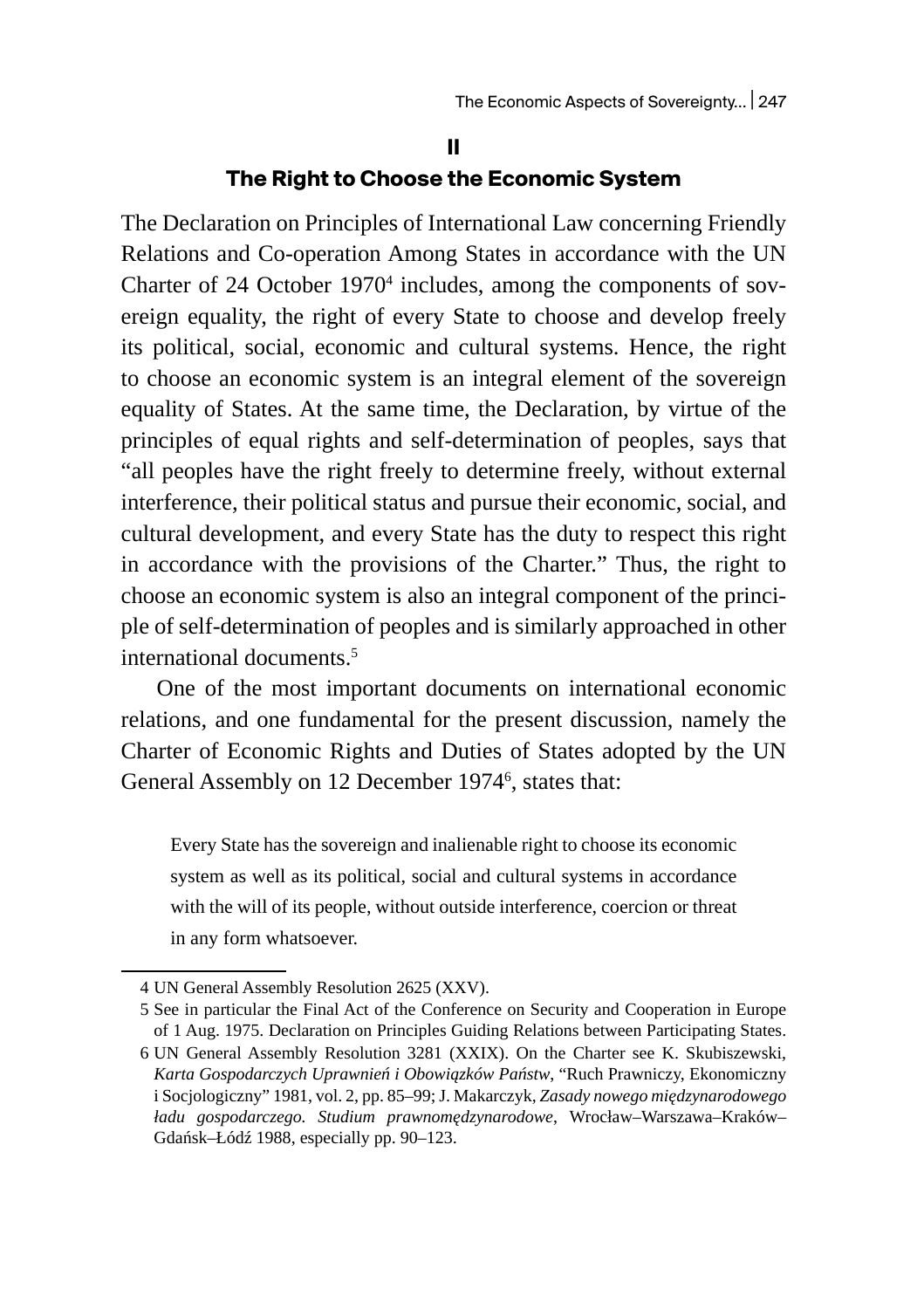The right to choose an economic system is a vital component of "economic sovereignty"; it is not, however, an independent category in international law: it is one of the aspects of sovereignty. The term "economic sovereignty" itself serves a single purpose: to indicate certain problems that shall be discussed below.

The integral connection of the right to choose an economic system with that to choose political, social and cultural systems is borne out by Chapter I, which lays down the fundamentals of international economic relations.<sup>7</sup> Economic relations, along with political and other relations among States, are governed by the same principles set out therein. They include the sovereign equality of States, non-intervention and the selfdetermination of peoples.

It follows from this that the principal assumptions on the relationship between the principles of sovereign equality and self-determination also apply to the issue under discussion. In other words, the right of a people to choose freely its economic system in this case is merely complementary to the right of a given State. This complementarity is even more evident in this context, because the Charter lists many detailed rights that stem from the right to choose an economic system; the detailed rights may be associated only with the State and only by the State can they be enforced. The detailed rights are as follows:

- A) With respect to international trade and other forms of international co-operation, every State is free to choose the forms of organisation of its foreign economic relations and enter into bilateral and multilateral arrangements consistent with its international obligations and with the needs of international economic co-operation (Article 4).
- B) The right to choose a development model, i.e. to choose the means and goals of development (Article 7).

<sup>7</sup> For structural and other flaws of the Charter with respect to the formulation of the principles it lays down, see J. Makarczyk, *Zasady…*, pp. 103–120.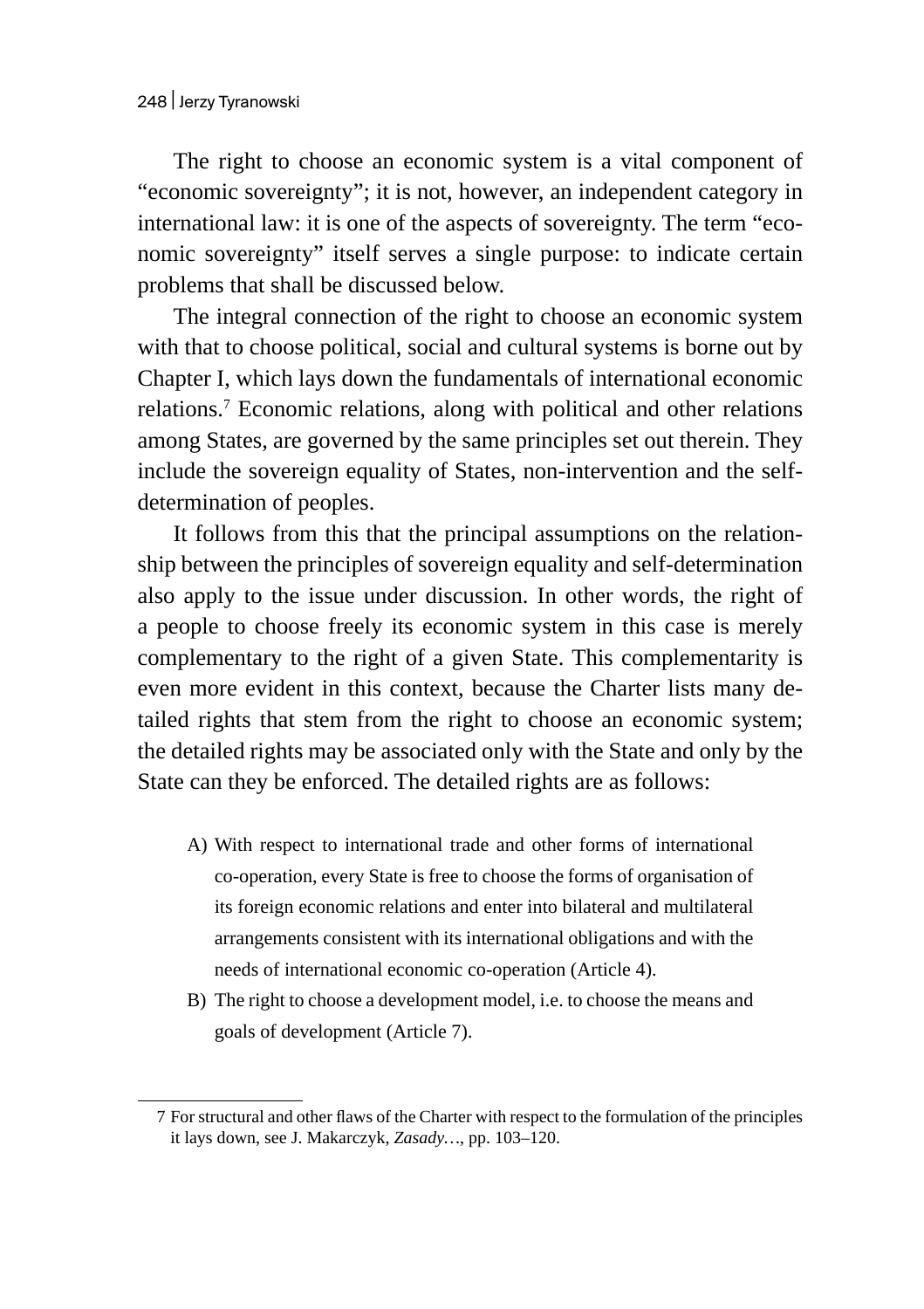- C) The right, in agreement with the parties concerned, to participate in subregional, regional and interregional co-operation in the pursuit of their economic and social development (Article 12).
- D) The right to associate in organisations of raw-material producers.

The last-mentioned right gave rise to a controversy when the Charter of Economic Rights and Duties of States was being worked on. Today, the prevailing view holds that the burden of proof to demonstrate that cartels of raw-material producers have breached international law norms rests on the States that question the legality of such cartels. Until now, no such proof has been furnished by any State.<sup>8</sup>

Similar to the right of sovereign equality as a whole, the right to choose an economic system as its component is closely related to the principle of non-intervention. As was already mentioned, in Chapter I of the Charter, the principle of non-intervention is listed among the fundamentals of international economic relations. The fundamentals are related to Article 32<sup>9</sup>, which states: "No State may use or encourage the use of economic, political or any other type of measures to coerce another State in order to obtain from it the subordination of the exercise of its sovereign rights."

Questions concerning the use of coercive economic measures will be discussed in Part IV. Now, a more general question needs to be tackled, one concerning "economic sovereignty" or "economic self-determination." As was pointed out earlier, the principle of self-determination may have consequences praxeologically inconsistent with sovereignty, in particular when one considers the admissibility or inadmissibility of foreign intervention. It is quite imaginable that the economic system

<sup>8</sup> See *Progressive Development of the Participles and Norms of International Law Relating to the New International Economic Order*, Report of the Secretary – General, A/39/504/ Add. l, 23 X 1984 (hereinafter: UNITAR Study), pp. 44–45, para. 48; see also J. Makarczyk, *Zasady…*, p. 150.

<sup>9</sup> On this placement of the clause included in Article 32 of the Charter, see J. Makarczyk, *Zasady…*, p. 109.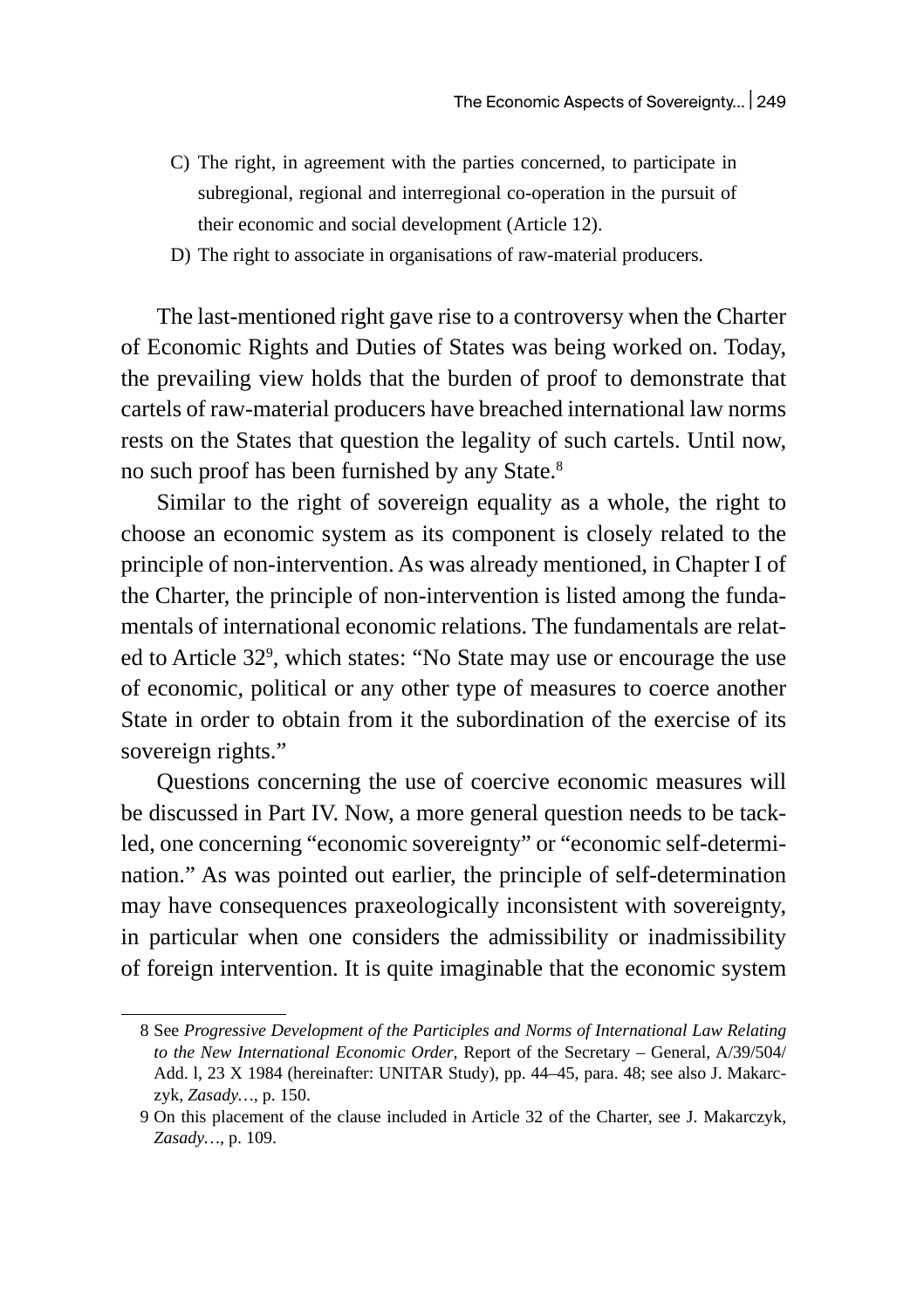of a State may be glaringly inconsistent with the will of the people. For instance, the system is conducive to the exploitation of the State's natural resources by foreign capital or transnational corporations (this also involves the question of permanent sovereignty over natural wealth and resources, which will be discussed below). The question springs to mind of whether a foreign State can intervene militarily, when the population of the State takes up arms against this system, to preserve the existing economic system by force, following the invitation (call) of the government of the State. It can be assumed, as a matter of fact, that such an intervention will also have as its goal the preservation of the existing system of government, which—as the experience of developing States shows—is likely to be a dictatorial system.

In the light of sovereign equality, so-called intervention by invitation is admissible.10 Is such an intervention admissible in the light of self-determination though? In fact, even if other legal aspects pertinent to such a situation are ignored (the issue of the representativeness under international law of a government of a State engulfed in a civil war), it can be said without hesitation that current international law does not allow such an intervention on account of self-determination. This conclusion applies of course to the entire relationship between the principles of sovereign equality and self-determination, and not only to the choice of an economic system. At this juncture, it must also be made clear that international law does not allow "pro-democratic intervention" either,<sup>11</sup> and thus an intervention in favour of the right of a people to self-determination and against the government of a State.

<sup>10</sup> In the latest relevant literature, these issues are exhaustively discussed by L. Doswald-Beck, *The Legal Validity of Military Intervention by Invitation of the Government*, "The British Year Book of International Law" 1986, vol. LVI, pp. 189–242.

<sup>11</sup> See in particular O. Schachter, *The Legality of Pro-Democratic Invasion*, "The American Journal of International Law" 1984, vol. 7, p. 649. The admissibility of such an intervention was ruled out by the ICJ; Case Concerning Military and Paramilitary Activities in and against Nicaragua, ICJ Reports 1986, p. 126, para. 246.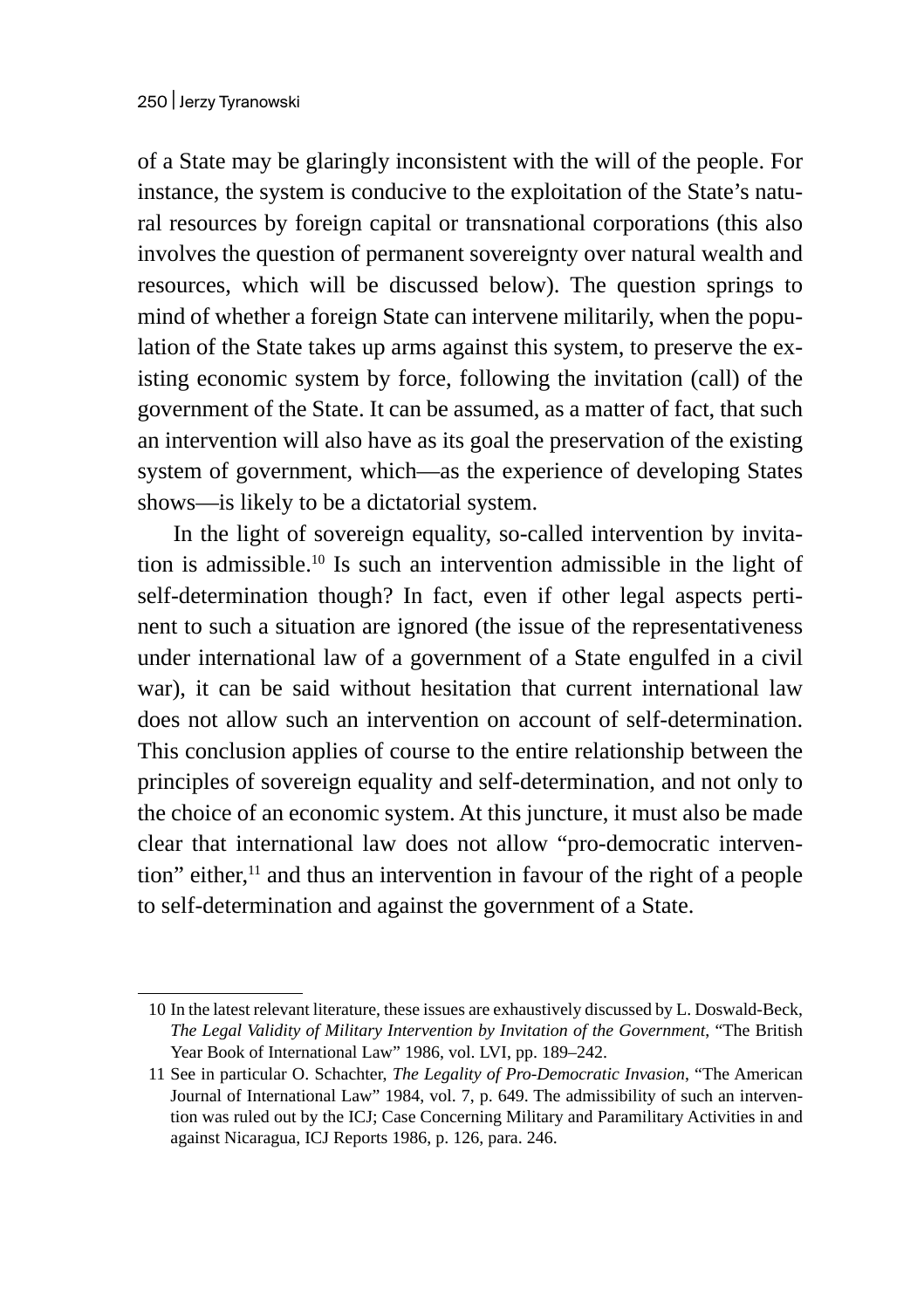## **III Permanent Sovereignty Over Natural Wealth and Resources**

The emerging principle of permanent sovereignty over natural wealth and resources harks back to the old doctrines formulated by the South American jurists, Calvo and Drago, for the purpose of limiting the use of military force (military intervention) to enforce the payment of government debts owed to the citizens of another State.12 The Drago Doctrine was proclaimed in the wake of the 1902 blockade of Venezuela by European powers to protect the interests of the creditors of the Venezuelan government.<sup>13</sup> As the UNITAR study mentioned already earlier says:

The re-emergence of this issue in the United Nations in the early fifties under the new denomination "permanent sovereignty over natural resources" came in the wake of the first wave of post-war independence. It was a reflection of the spreading view that this was a necessary complement or component of the right of self-determination.<sup>14</sup>

There is no doubt that the origins of permanent sovereignty over natural resources are related to decolonisation, and for this reason the principle was originally held to grant the right to a people rather than the State.<sup>15</sup> The same tendency is seen in the Resolution of the UN General Assembly of 14 December 1962 (1803/XVII) on permanent sovereignty over natural resources. The Resolution is characterised by considerable conceptual chaos and inconsistency. To wit, according to the preamble to the Resolution, permanent sovereignty over natural wealth and resources is

<sup>12</sup> *Zarys prawa międzynarodowego publicznego*, vol. I, Warszawa 1955, pp. 91, pp. 166, 201.

<sup>13</sup> Ibidem, p. 201. The blockade contributed to the signing of the Second Hague Convention (so-called Porter Convention) in 1907 on the limitation of the use of force to recover debts owed under a contract.

<sup>14</sup> UNITAR Study, p. 46, para. 53.

<sup>15</sup> The first resolution of the UN General Assembly on this matter (no. 626/VII) dates back to 1952.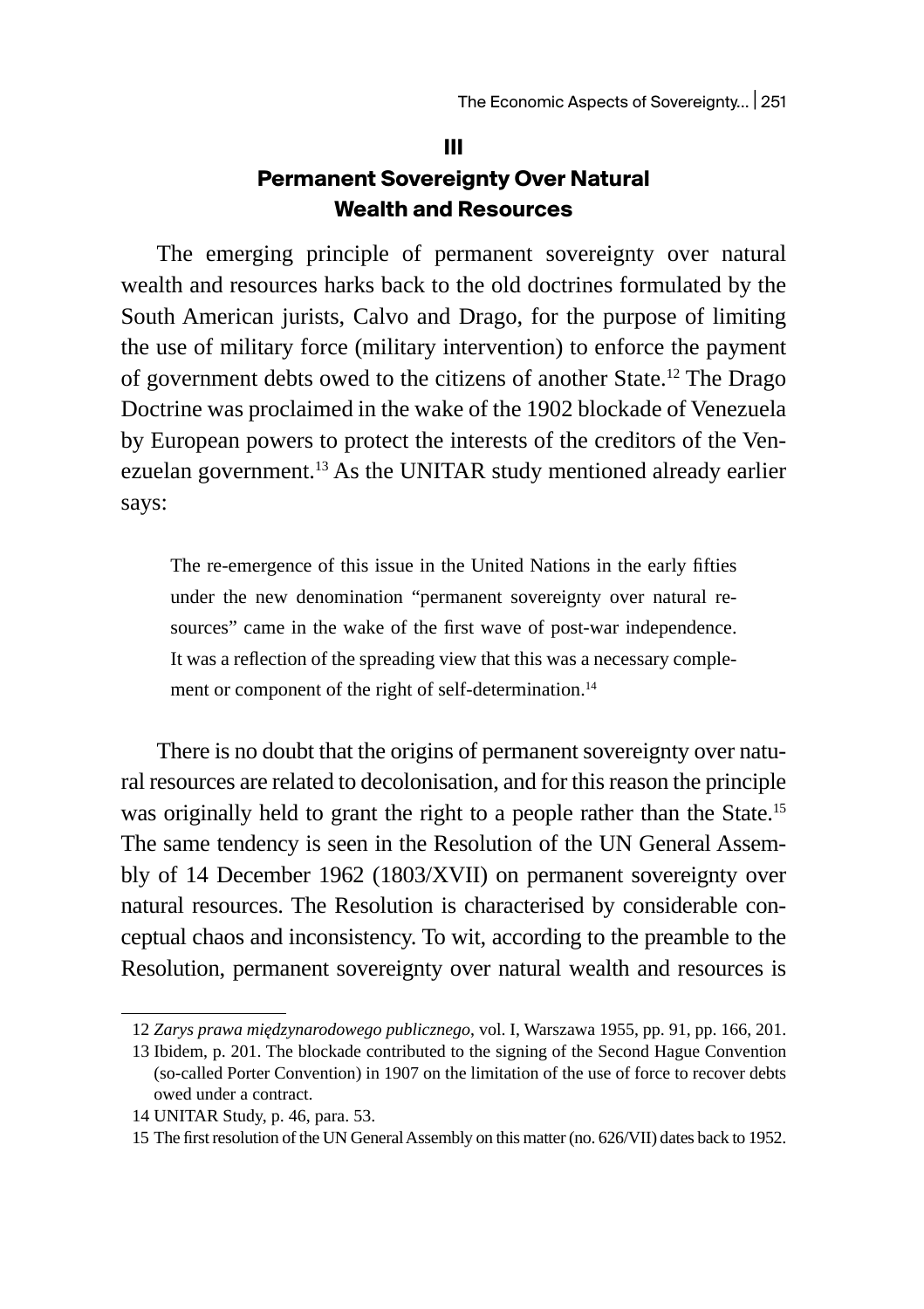considered "a basic constituent of the right to self-determination", while throughout the dispositive part it refers to "the right of peoples and nations to permanent sovereignty over their natural wealth and resources." On the other hand, the preamble speaks of "the sovereign right of every State to dispose of its wealth and its natural resources," "the inalienable right of all States freely to dispose of their natural wealth and resources", and "the inalienable sovereignty of States over their natural wealth and resources."16

Characteristically, later UN General Assembly resolutions, including those concerned with the new international economic order<sup>17</sup>, connected the concept of permanent sovereignty over natural wealth and resources only with States. For instance, the Charter of Economic Rights and Duties of States says unequivocally that "Every State has and shall freely exercise full permanent sovereignty, including possession, use and disposal, over all its wealth, natural resources and economic activities" (Article 2).

The later tendency to connect permanent sovereignty over natural wealth and resources with the State, consequently, with the principle of sovereign equality of States, is thus quite clear. The same position is taken by the UNITAR Study, which states as follows:

[...] the normative content of this principle [i.e. permanent sovereignty—J. T.], which derives from sovereign equality, is the affirmation of a faculty or freedom of the States. The consequence of this affirmation is a passive obligation incumbent on all other States to respect the exercise of this faculty, capacity or freedom (i.e. not interfere with, hinder or set obstacle to, such exercise) and *a fortiori* not to take reprisals (in the legal sense) by reason of it. These legal consequences were always subsumed under the principle of sovereign equality, but were not expressly articulated in the earlier resolu-

<sup>16</sup> See the critical stance on this matter of L. Dembiński, *Samostanowienie w prawie i praktyce ONZ*, Warszawa 1969, p. 83; also K. Doehring, *Das Selbstbestimmungsrecht der Völker als Grundsatz des Völkerrechts*, "Berichte der Deutschen Gesellschaft für Völkerrecht" 1974, H. 14, p. 20.

<sup>17</sup> For instance, the Declaration on the Establishment of a New International Economic Order of 1 May 1974; Resolution 3201/S-VI.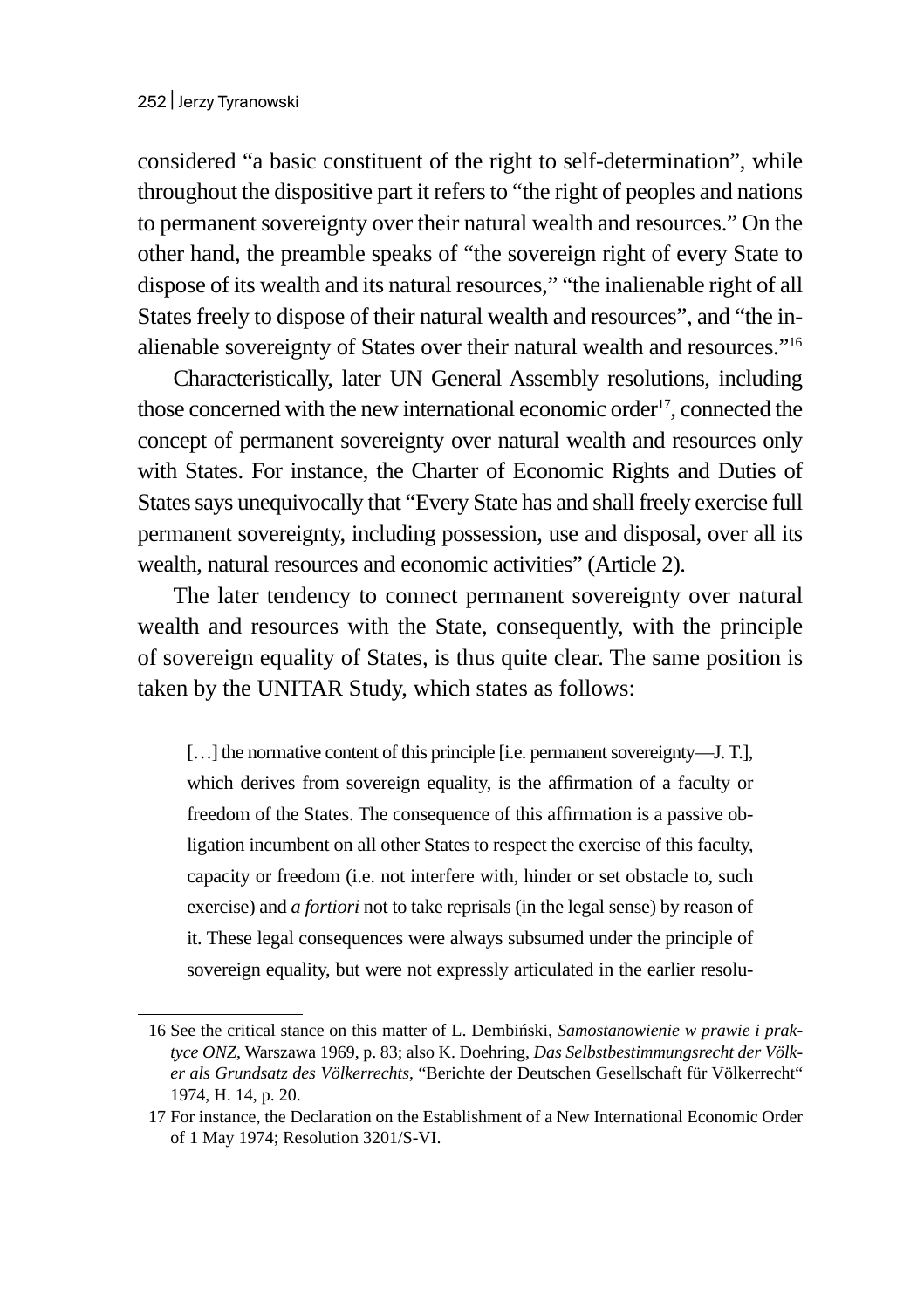tions on permanent sovereignty over natural resources. They were emphasized, however, in the resolutions relating to the NIEO.<sup>18</sup>

Interestingly enough, the International Law Association took the stance that permanent sovereignty followed from the principle of selfdetermination in the Declaration on Progressive Development of Public International Law Principles relating to the New International Economic Order (Principle 5, item 2).<sup>19</sup>

In the Polish scholarly literature, the conception which connects permanent sovereignty over natural wealth and resources with the principle of self-determination is strongly supported by Jerzy Makarczyk. In the context of his reasoning, this is understandable as—apparently—he connects the very principle of self-determination with the State as well.<sup>20</sup>

Rejecting, however, the conception of the self-determination of the State, one has to assume that permanent sovereignty over natural wealth and resources stems from the principle of sovereign equality and is an attribute of the State.

The connection made in the earlier resolutions of the UN General Assembly between permanent sovereignty over natural wealth and resources and the principle of the self-determination of peoples can be considered a *sui generis* gesture towards colonial people. It must be noted, however, that this connection could have also some negative consequences. With the opinions on the nature of the principle of self-determination of peoples being varied—as Makarczyk admits—namely if it is a norm of *jus cogens*<sup>21</sup>, at least certain components of the principle

<sup>18</sup> UNITAR Study, p. 60, para. 96; NIEO – New International Economic Order.

<sup>19</sup> International Law Association, Report of the Sixty-Second Conference, Seoul 1986.

<sup>20</sup> For instance, Jerzy Makarczyk writes: "Self-determination and political and economic sovereignty are attributes that follow directly from the essence of the State. […] There is [...] no dispute anymore as to whether permanent sovereignty, as a consequence of selfdetermination, follows from the very essence of the State, while international law may only regulate how it is enforced by its carrier […]. However, on the issue whether the source of permanent sovereignty—self-determination of the State—can be considered a principle of *jus cogens* opinions vary." J. Makarczyk, *Zasady…*, pp. 232, 214.

<sup>21</sup> Cf. quotation in footnote 19.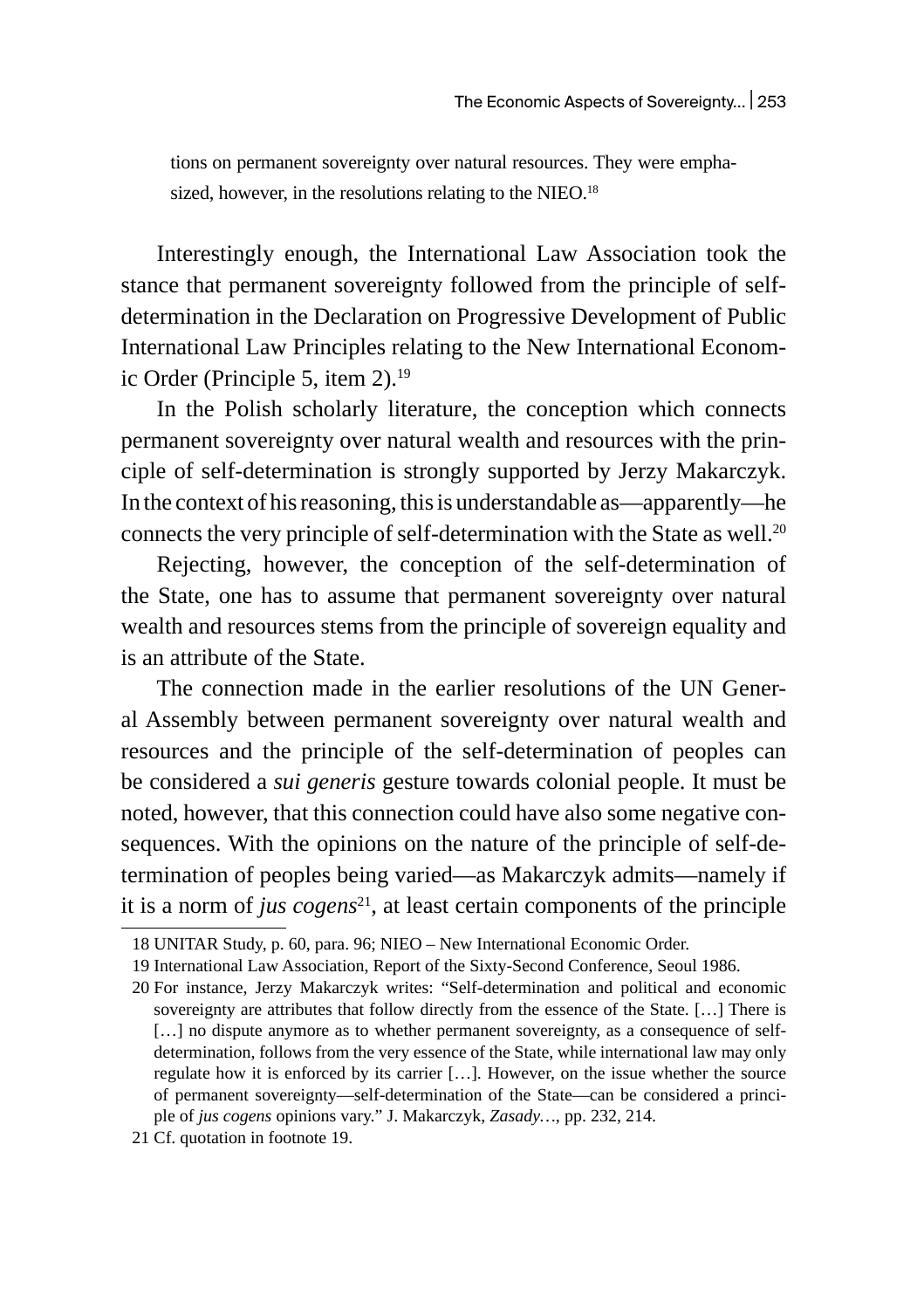of permanent sovereignty may be adversely affected as well. Permanent sovereignty over natural wealth and resources is thus far more strongly anchored—apart from other aspects of this issue discussed here—in the principle of sovereign equality.

What remains to be considered is the question of the rights of peoples with respect to natural wealth and resources. These rights ought to be considered on the level of the self-determination of peoples. Any such considerations are greatly helped by the provisions of both Human Rights Covenants of 1966. Article 1(2) of both Covenants (concerning self-determination of peoples) states:

All peoples may, for their own ends, freely dispose of their natural wealth and resources without prejudice to any obligations arising out of international economic co-operation, based upon the principle of mutual benefit, and international law. In no case may a people be deprived of its own means of subsistence.

The above statements have additionally been reinforced by the following twin provisions of the International Covenant on Economic, Social and Cultural Rights (Article 29) and the International Covenant on Civil and Political Rights (Article 47):

Nothing in the present Covenant shall be interpreted as impairing the inherent right of all people to enjoy and utilize fully and freely their natural wealth and resources.

Thus, it can be clearly seen that when addressing the right of peoples to self-determination, the provisions of the Human Rights Covenants do not invoke the principle of permanent sovereignty over natural wealth and resources, but rather refer to the right of peoples to dispose freely of their natural wealth. This is where the key to solving the problem lies. In this context, it is worth remembering that the first draft of the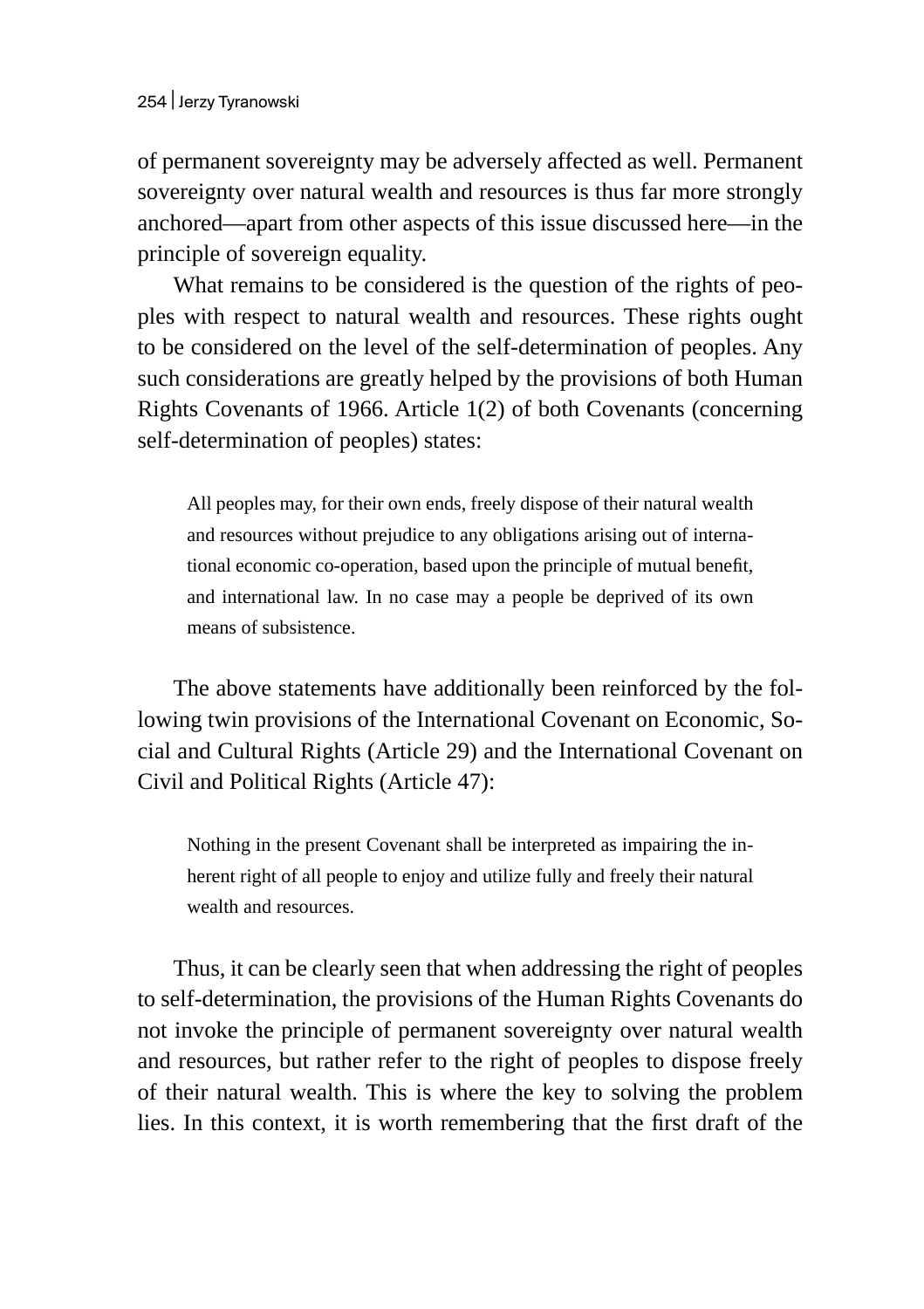present Article 1(2), submitted by the Human Rights Commission in 1954, included the following sentence: "The right of people to self-determination shall cover also permanent sovereignty over their natural resources." This wording, however, was not accepted by the Third Committee of the General Assembly. It would be worthwhile to add that in the course of discussion of the draft, some States held the phrase "rights of people" to actually mean the "rights of sovereign States."<sup>22</sup>

In conclusion, it can be said that while States, in pursuance of the principle of sovereign equality, exercise permanent sovereignty over their natural wealth and resources, peoples enjoy—pursuant to the principle of self-determination—the right freely to dispose of their wealth and resources.<sup>23</sup>

The permanent sovereignty of States over natural wealth and resources and the right of peoples to freely dispose of their natural wealth are closely intertwined. Just as on the level of the relationship between the principles of sovereign equality and self-determination, in this case, too, the right of peoples freely to dispose of their natural wealth and resources complements the rights of States with regard to permanent sovereignty over this wealth. On the other hand, permanent sovereignty is to be exercised "in the interest of their national development and of the wellbeing of the people of the State concerned" (Resolution 1803/ XVII). The same document continues to say that: "The exploration, development and disposition of such resources […] should be in conformity with the rules and conditions which the peoples and nations freely consider to be necessary or desirable…".

As Makarczyk observes, these provisions grant "if interpreted literally, broad supervisory powers to peoples and nations with regard to

<sup>22</sup> J.N. Hyde, *Permanent Sovereignty over Natural Wealth and Resources*, "The American Journal of International Law" 1956, vol. 50, no. 4, p. 858.

<sup>23</sup> Cf. M. de Waart, *Implementing the Right to Development*, *Annotated outline for joint research under the auspices of the ILA NIEO Committee*, International Law Association, Warsaw Conference 1988, p. 16, para. 43.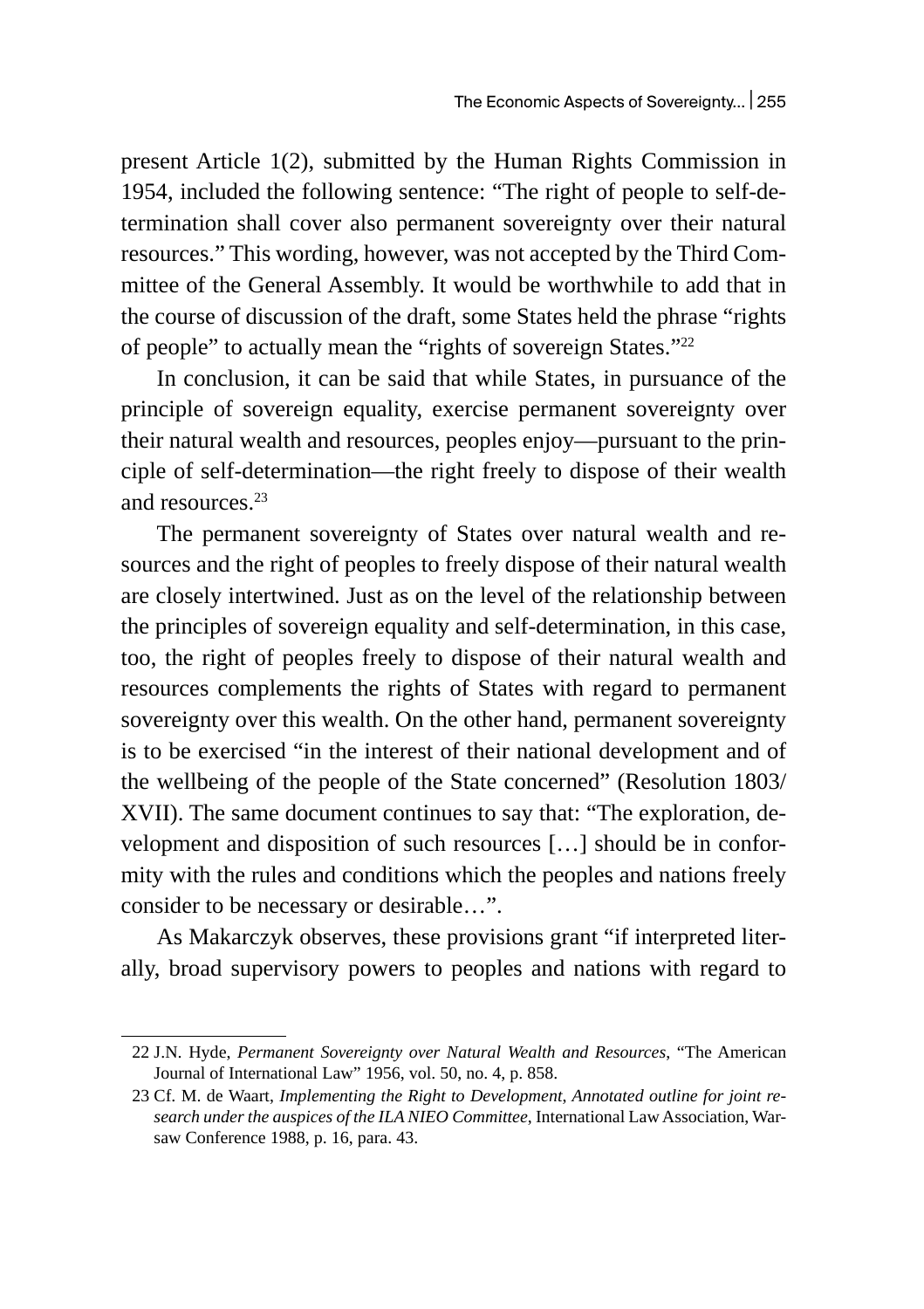state activities."24 Many developing countries, however, did not consider these provisions to complement and reinforce their permanent sovereignty over natural wealth and resources at all, but rather took them to constitute (or their above interpretation, to be precise) an inadmissible interference in their internal affairs.<sup>25</sup>

It follows that a conflict between the principle of permanent sovereignty of States over natural wealth and resources, and the right of peoples freely to dispose of them is not all that difficult to come by. A particularly disagreeable situation will arise if, as a result of a State exercising permanent sovereignty over natural wealth and resources, a people will be deprived of their means of subsistence.

At this juncture, the question arises of how a people deprived of its means of subsistence may recover its natural wealth and resources. It appears that the only possible way of recovery in such cases is the succession of governments. A new, i.e. revolutionary government, invoking the right of its people to self-determination (the right freely to dispose of its natural wealth), could make appropriate claims on the level of government succession.

The permanent sovereignty of States over natural wealth and resources as well as all economic activities<sup>26</sup> encompasses many questions of detail, calling for separate studies. Here, only the most important ones listed in the UNITAR Study will be discussed:

- A) Control of foreign investment.
- B) Nationalisation: purpose, compensation (applicable law, meaning of "appropriate" compensation, settlement of compensation disputes). $27$

<sup>24</sup> J. Makarczyk, *Zasady…*, p. 245.

<sup>25</sup> Ibidem, p. 241.

<sup>26</sup> "All economic activities" was the phrase that expanded the principle of permanent sovereignty by the Declaration on the Establishment of a New International Economic Order (Resolution 3201/S-VI) and the Charter of Economic Rights and Duties of States.

<sup>27</sup> UNITAR Study, p. 45 ff.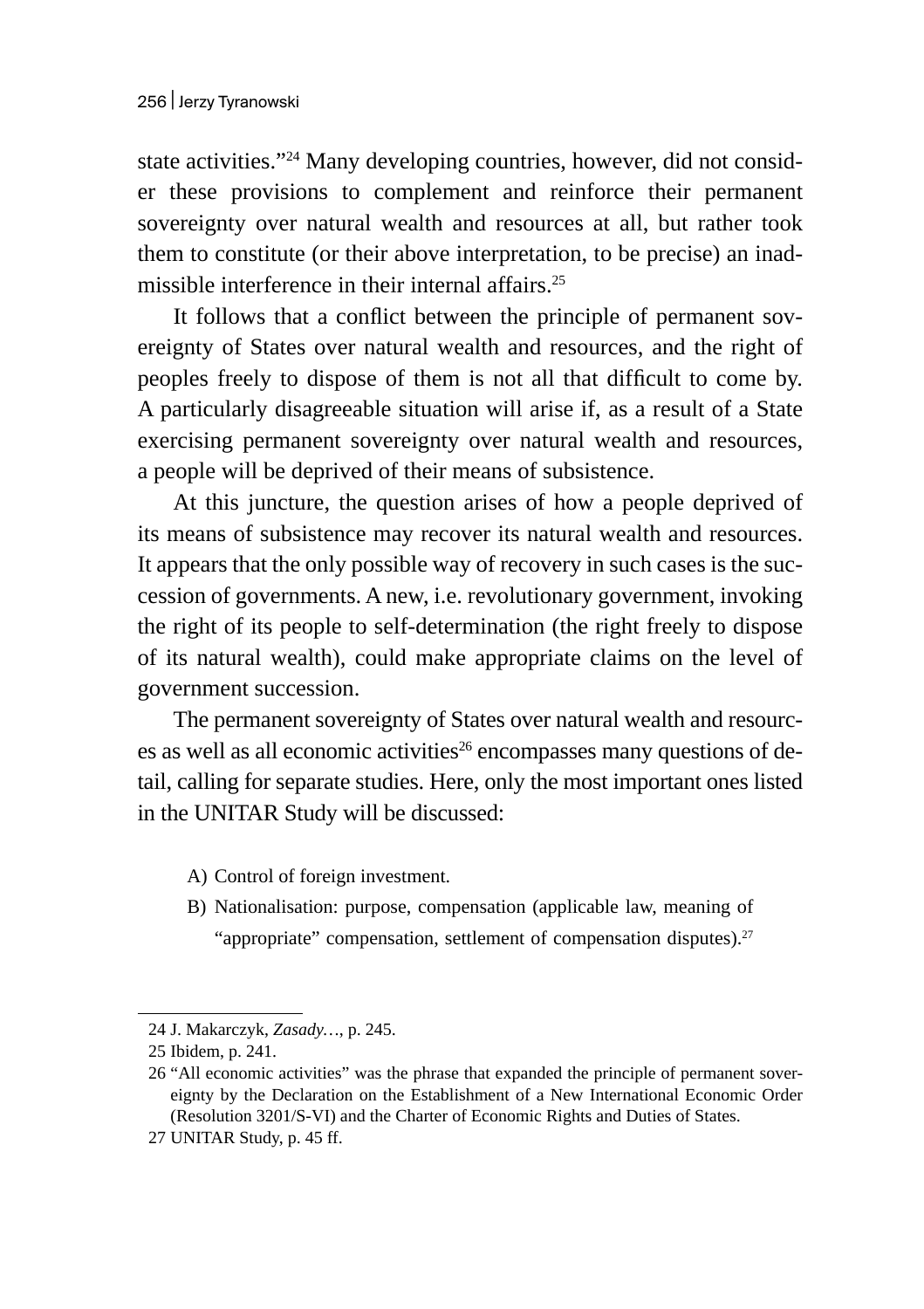Makarczyk presents the major controversies relating to permanent sovereignty over natural wealth and resources as follows:

- A) What restrictions, if any, can be imposed by international law on the right of a State to regulate the way its natural wealth and resources are explored and exploited?
- B) Can a State waive the exercise of some of its sovereign rights so that the principle itself is not breached and, if so, in what manner? The question is if this can be done by an act that is not an international treaty. In this connection, the problem emerges of the legal status of economic development agreements. Another problem that needs to be solved in this context is the recognition of the right to renegotiate such agreements (investment agreements).
- C) Nationalisation, expropriation, the transfer of ownership of foreign property; the applicability of national or international law when international law is deemed equally applicable; the responsibility of the State for damage done to foreigners; protection of acquired rights and their relation to the needs of economic development; the terms and scope of diplomatic protection. Controversies also include international law conditions for the legality of nationalisation, i.e. the issues of public interest and non-discrimination.
- D) Problems relating to compensation for nationalisation or expropriation, which particularly often cause disputes between developed and developing States. Developed States invariably invoke the Hull Rule, under which compensation should be "prompt, adequate and effective", while developing States demand that the interests of their economic development be taken into account and the construction of unjust enrichment be relied upon in the first place.
- E) The problem of applicable law and the manner of resolving disputes arising out of nationalisation decisions, including the question of exhausting national remedies.<sup>28</sup>

<sup>28</sup> J. Makarczyk, *Zasady…*, pp. 215–217.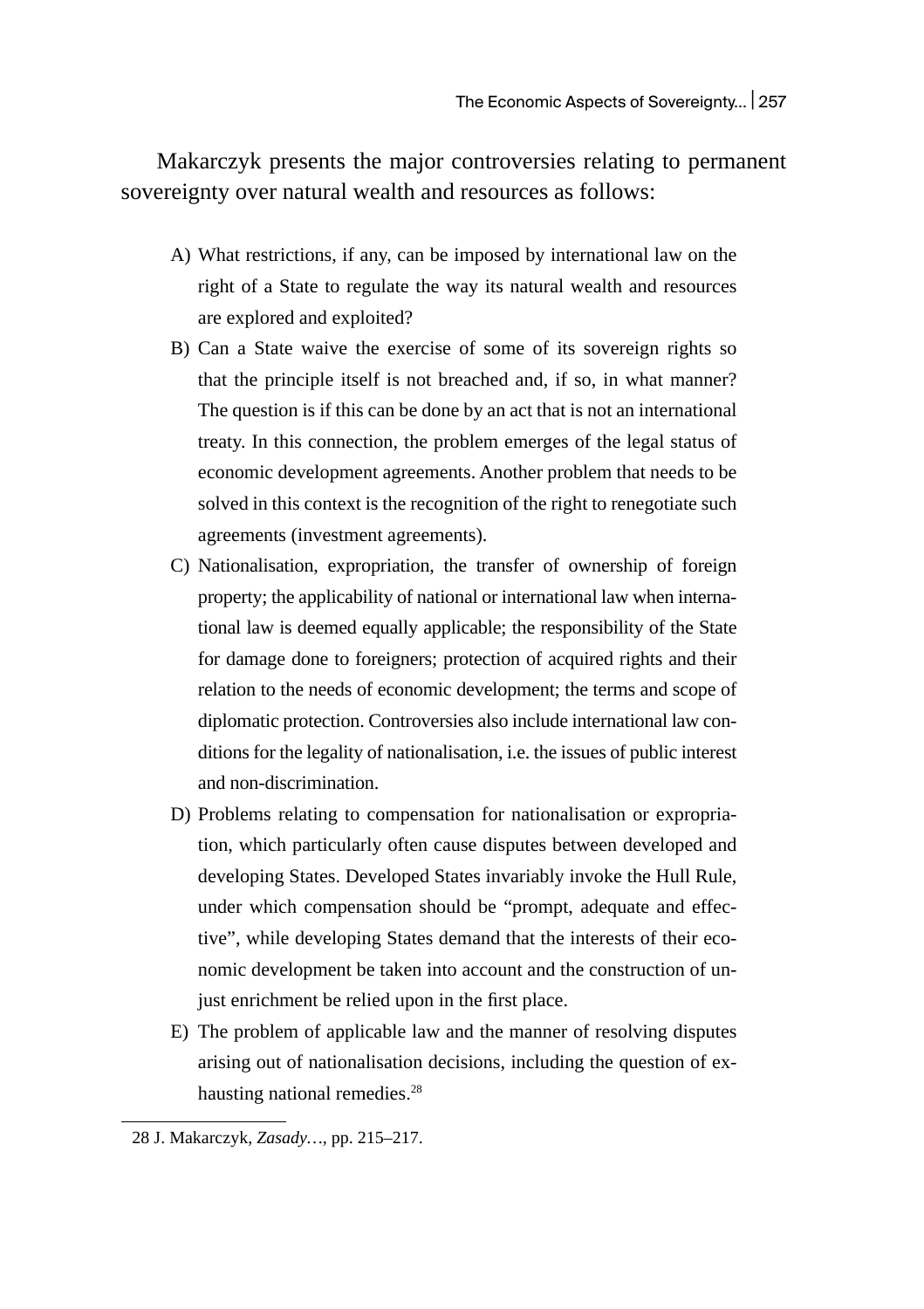These problems are compounded by the complex issues involved in the activities of transnational corporations. These matters are dealt with by the auxiliary body of the Economic and Social Council—the Commission on Transnational Corporations. Additionally, the UN Centre of Transnational Corporations has been set up.

#### **IV**

#### **Economic Coercion vs. "Economic Sovereignty"**

The "economic sovereignty" of a State may be threatened and violated not only by the use of military force (especially as a result of military intervention), but also by the use of economic coercion. However, these vast issues, which have become increasingly relevant recently, are rarely studied by international law scholars. As a rule, authors writing on international economic law and the new international economic order do not go beyond acknowledging their existence. In turn, authors engaged in the study of the prohibition on the use of force usually focus on issues relating to the use of military force. The reason for this is the stubborn resistance of issues associated with economic coercion to yield to legal analysis. Meanwhile, there continue to be many doubts and ambiguities in this area. The decisive factor is, however, the firm resistance of the best-developed countries of the world to any attempts to subsume economic coercion under the concept of force, the use of which (as well as the threat of its use) is banned under the UN Charter, Article 2(4).

The most bitter conflict over this issue came to a head in the course of work on the draft Declaration of Principles (1970). It was the firm stance adopted by the States with the greatest economic potential that prevented the wording of the principle that "all States shall refrain in their international relations from the threat or use of force against the territorial integrity or political independence of any State, or in any other manner inconsistent with the purposes of the United Nations", from containing any mention of economic coercion. By way of compromise,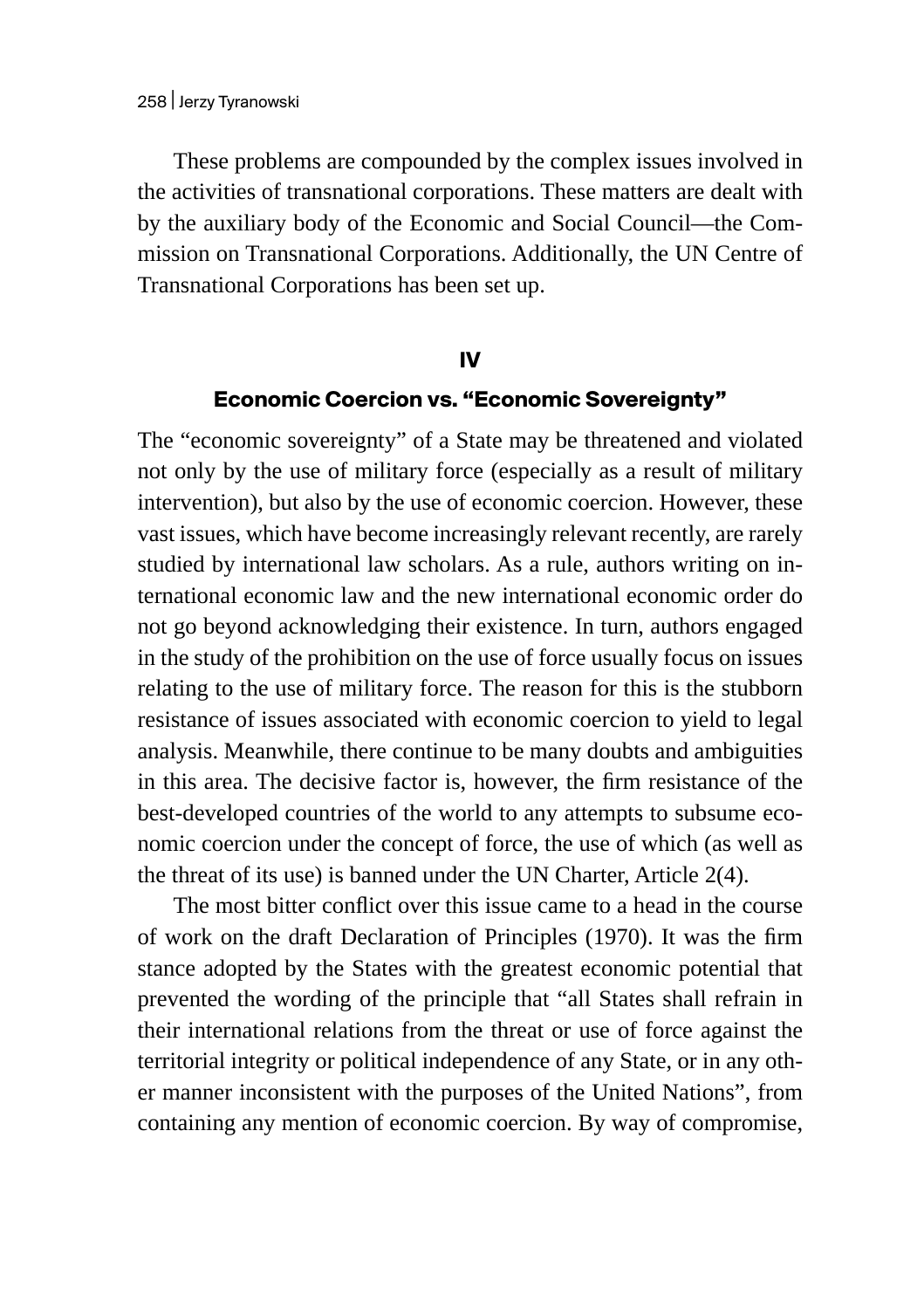some general words on the prohibition on the use of such measures were introduced to the Preamble of the Declaration<sup>29</sup> and elaborated on when laying down the principle of non-intervention in the affairs falling under the internal jurisdiction of any State. The elaboration of the principle provides: "No State may use or encourage the use of economic, political or any other type of measures to coerce another State in order to obtain from it the subordination of the exercise of its sovereign rights and to secure from it advantages of any kind."

The point is, however, this provision does not have a proper footing in the UN Charter and, therefore, cannot be held to be its binding interpretation, as the UN Charter does not expressly contain a prohibition on intervention. The prohibition on military intervention follows directly from Article 2(4), imposing the prohibition on the use of force, while the prohibition on intervention in matters that essentially fall within the domestic jurisdiction of any State, laid down in Article 2(7), applies to the Organisation itself and not relations among States. Furthermore, it is far too obvious that the prohibition of the use of economic coercion cannot be based on any customary rule of international law, because both an *opinio juris* and the uniform practice of States are lacking. Thus, the inescapable conclusion is that any provisions prohibiting the use of economic coercion thus far have remained in the sphere of *de lege ferenda* postulates.30 The same is true of course for Article 32 of the Charter of Economic Rights and Duties of States quoted earlier.

<sup>29</sup> A. Jacewicz is right to observe, however, that "[…] the connection between the Preamble of the Declaration and Article 2(4) of the Charter is merely presumed and does not sustain the hypothesis that the term "force" has been given a meaning covering also economic and political coercion as the only possible interpretation". A. Jacewicz, *Pojęcie siły w Karcie Narodów Zjednoczonych*, Warszawa 1985, pp. 122–123.

<sup>30</sup> A different view is presented by J. Gilas, *Sprawiedliwość międzynarodowa gospodarcza*, Toruń 1991, p. 3. He says that there is no doubt that the prohibition on the use of economic pressure by States applies to specific situations such as imposing an economic system on other States, forcing other States to enter into unfair international treaties or exploiting their natural wealth and resources in contravention of the principle of sovereignty. Later, however, this author toned down his position by writing that the prohibition on the threat and use of economic force is only taking shape.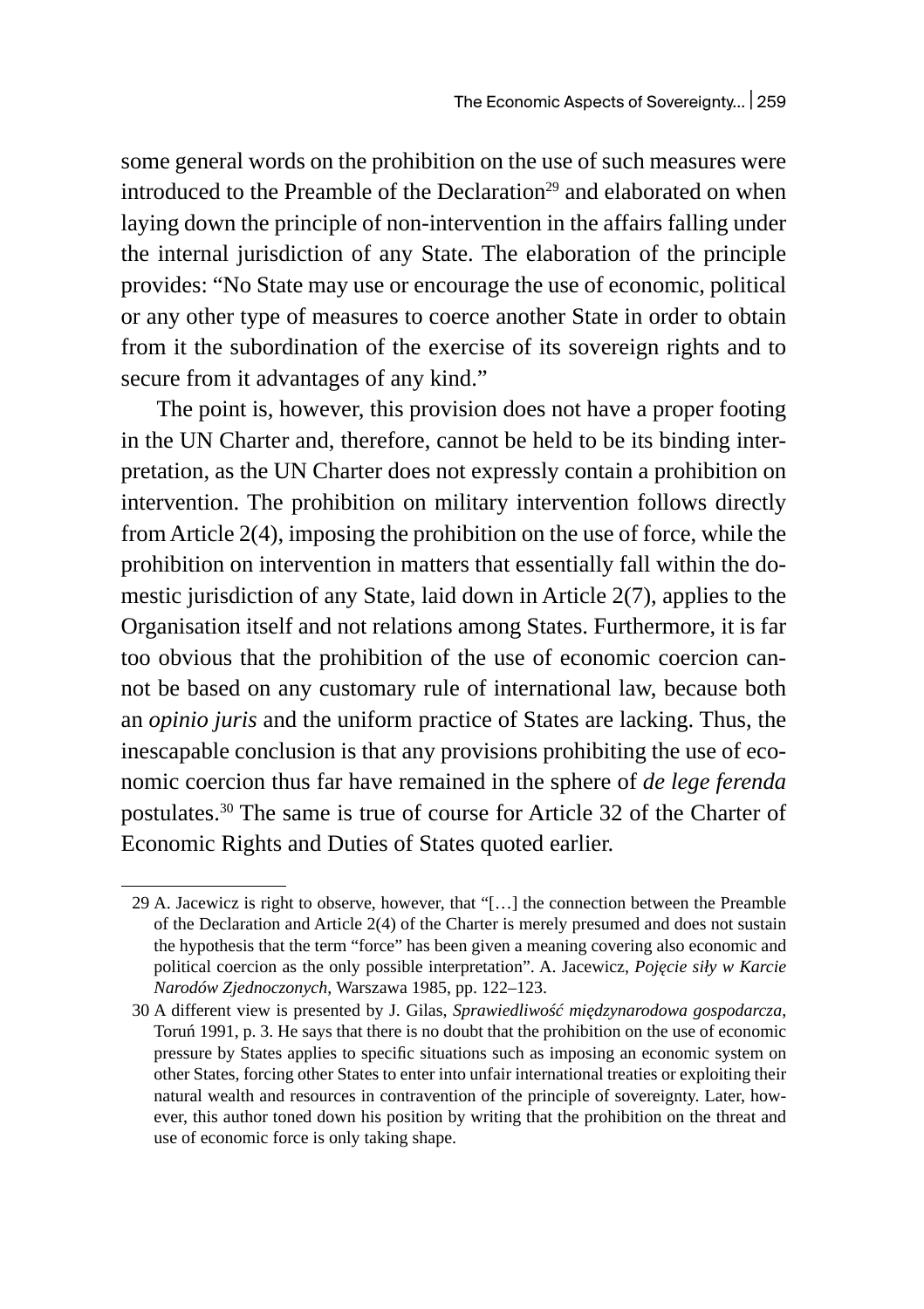To compile a catalogue of economic coercion measures would be a difficult task today. Certainly, one such measure is an embargo, involving a ban on importing or exporting specific commodities in international trade. It may seriously harm the economy of the State concerned. Other such measures include reprisals, involving the repudiation of economic agreements imposing obligations to another State or the suspension of performance of obligations under such agreements.

Moreover, the concept of "economic intervention" remains unclear. Some authors go as far as to hold that this concept also means foreign assistance to a State.<sup>31</sup> Characteristically enough, the current discussions of economic intervention tie this concept primarily to the activities of international financial institutions and transnational corporations.

Makarczyk writes about a real impact frequently exerted by international organisations, "which, as practice has shown, may on their own or in collaboration with selected States not only infringe the right [i.e. the right to choose an economic system  $-$  J.T.], but also simply to attempt to do away with it by exerting pressure on Member States in matters which are essentially within their jurisdiction."<sup>32</sup> Thus discussions of the subject depart from the classic concept of intervention that has treated it solely as an action of one State (or a group of States) towards another State.

The question of economic intervention in connection with the operations of the International Monetary Fund (IMF) has been studied by Caroline Thomas. She claims that developing countries have no other choice but to join the IMF (the only other option is autarky). The IMF can intervene in these countries and often does, imposing policies on them that their governments do not approve. Hence—Thomas writes—developing countries can justifiably claim that the coercion exerted by the IMF falls within the ambit of intervention and is a violation of one of the cardinal principles of international politics—the principle of non-intervention—as formulated in the Charter of Economic

<sup>31</sup> Cf. C. Thomas, *New States, Sovereignty and Intervention*, Aldershot (England) 1985, p. 17.

<sup>32</sup> J. Makarczyk, *Zasady…*, p. 151.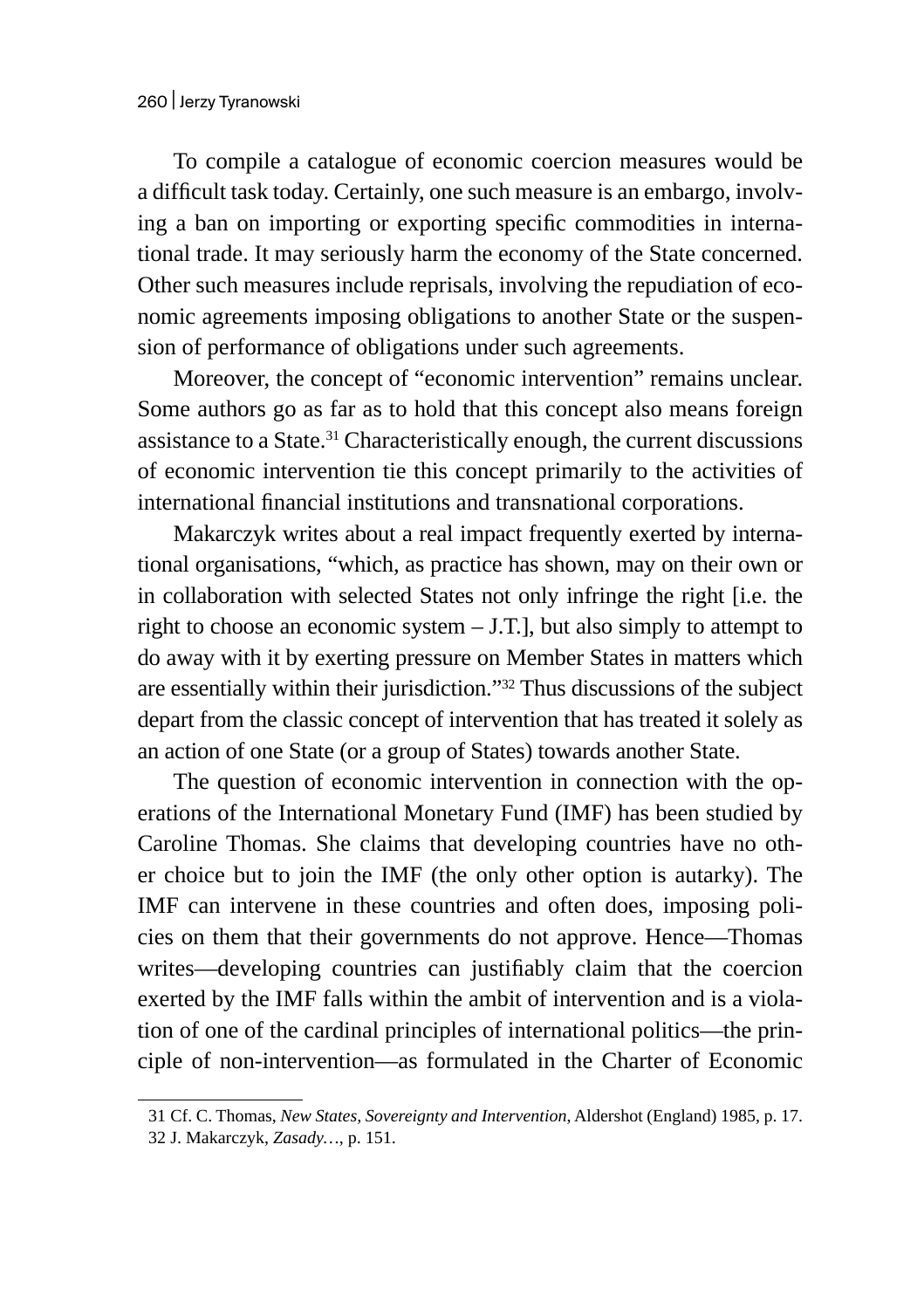Rights and Duties of States. This opinion is significant, because it not only extends the definition of intervention to the intangible and difficult sphere of the economy, but also claims that other entities than States may also interfere in the sphere of competence that should be reserved to sovereign States under international law.<sup>33</sup>

Another problem is the activity of transnational corporations. The fact of its existence is borne out by Article 2(2)(b) of the Charter of Economic Rights and Duties of States,), second sentence, under which transnational corporations may not interfere in the internal affairs of the host country. The Code of Conduct on Transnational Corporations, drafted in 1988 under the auspices of the UN Commission on Transnational Corporations stipulates:

7. Transnational corporations shall respect the national sovereignty of the countries in which they operate and the right of every State to exercise its permanent sovereignty over its natural wealth and resources. […]

16. Transnational corporations shall not intervene in internal affairs of host countries without prejudice to their participation in activities allowable under the law, regulations or established administrative practice of host countries.<sup>34</sup>

These provisions of the Code go far beyond the regular formula commanding respect for and compliance with the law of a host State. The issues associated with the operation of transnational corporations are dealt with on the level of the duty to respect the sovereignty and the prohibition on intervention in the internal affairs of a host State, i.e. on the level that has been reserved until now for relations between States. If the controversy mentioned earlier is recalled, namely whether the restriction on exercising permanent sovereignty over natural resourc-

<sup>33</sup> C. Thomas, *New States…*, p. 151.

<sup>34</sup> Quoted after ILA Report of the Sixty-Fourth Conference, 1990, pp. 258–259.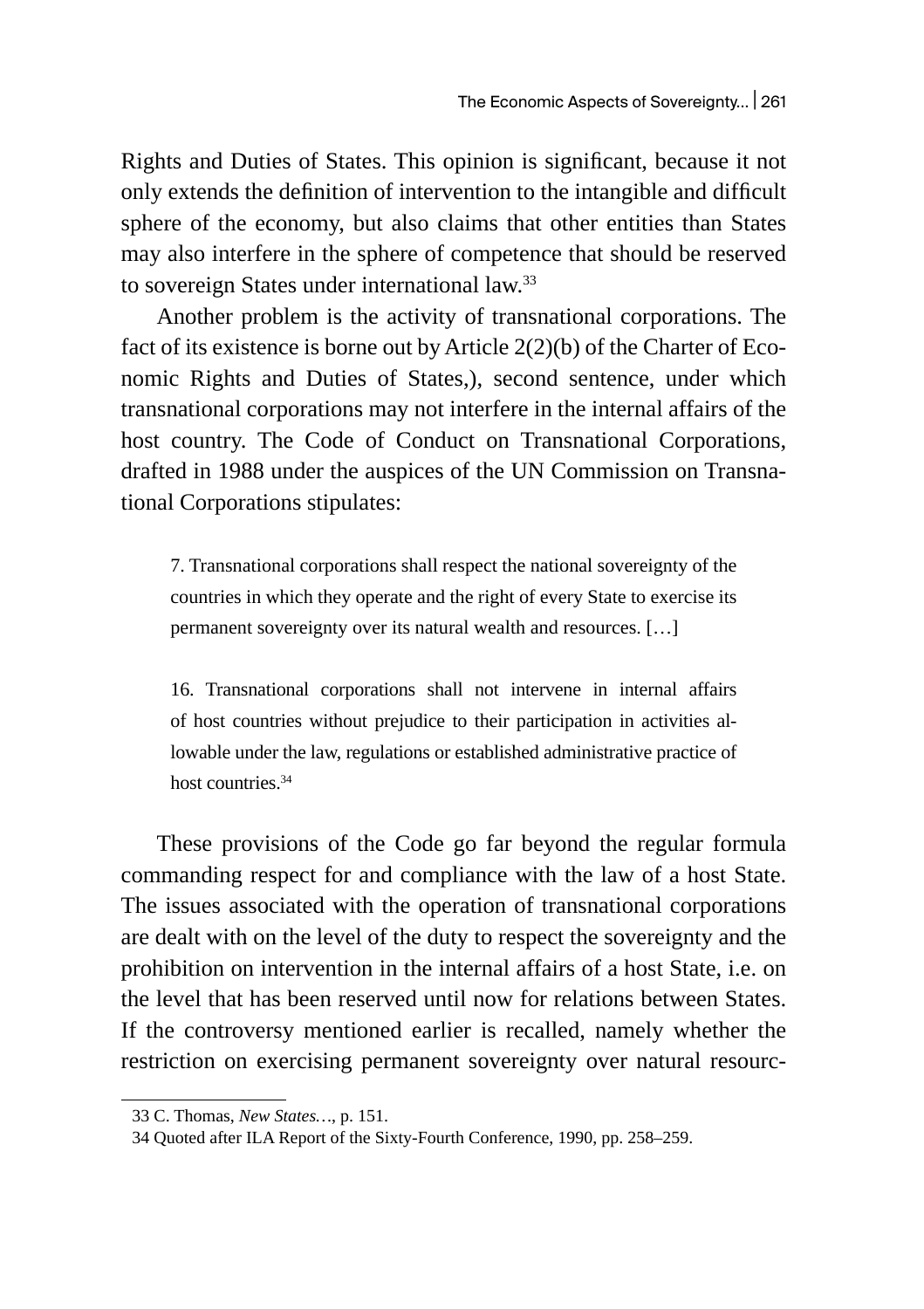es may be effected also by acts that are not international treaties, such as economic development agreements (investment agreements), it becomes apparent that we are facing a deep evolution of international law with respect to international economic relations. This involves, on the one hand, the extension of the use of force to cover economic coercion and, on the other, the realisation that not only States, but also international organisations (sanctions imposed by the UN Security Council, as a separate issue, are left out of the discussion) and transnational corporations may be capable of applying such coercion.

The problem of economic coercion is not limited of course to the sphere of international economic relations; on the contrary, it encroaches on the entire general sphere of international relations, as shown by the preamble to the 1970 Declaration of Principles, prohibiting the use of economic coercion directed against the political independence or territorial integrity of any State. The same is evidenced by the Declaration of the 1969 UN Conference on the Law of Treaties concerning the prohibition on the use of military, political or economic coercion in concluding treaties. The Declaration condemns the use—by any State in any manner—or the threat or use, of military, political or economic pressure, in violation of the principles of the sovereign equality of States and free expression of will, to force another State to perform any act connected to the conclusion of a treaty.

### **Literature**

- Case Concerning Military and Paramilitary Activities in and against Nicaragua, ICJ Reports 1986.
- Declaration on the Establishment of a New International Economic Order of 1 May 1974; Resolution 3201/S-VI.
- Declaration on the Establishment of a New International Economic Order (Resolution 3201/S-VI) and the Charter of Economic Rights and Duties of States.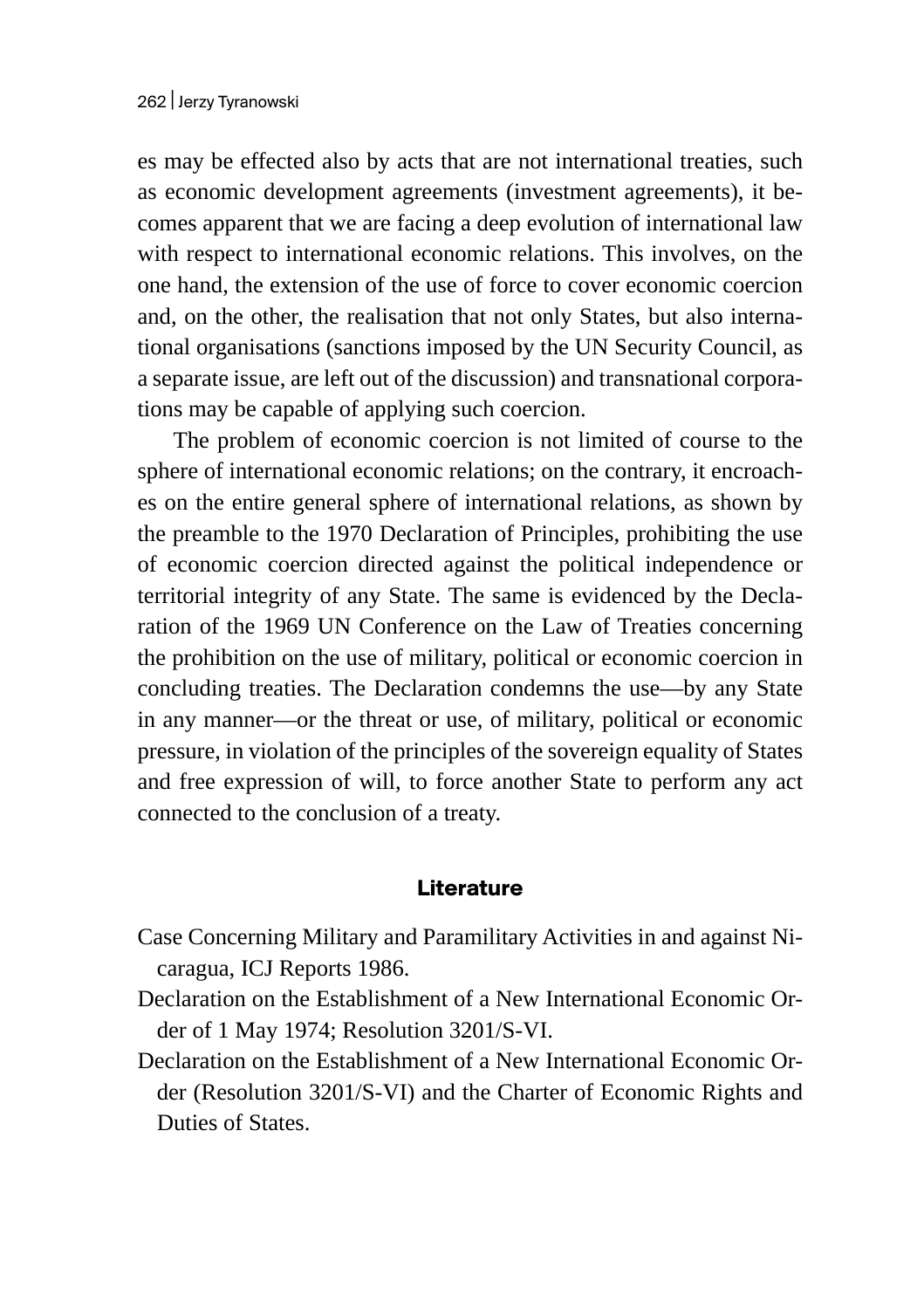- Dembiński L., *Samostanowienie w prawie i praktyce ONZ*, Warszawa 1969.
- Doehring K., *Das Selbstbestimmungsrecht der Völker als Grundsatz des Völkerrechts*, "Berichte der Deutschen Gesellschaft für Völkerrecht" 1974.
- Doswald-Beck L., *The Legal Validity of Military Intervention by Invitation of the Government*, "The British Year Book of International Law" 1986, vol. LVI.
- Final Act of the Conference on Security and Cooperation in Europe of 1 Aug. 1975. Declaration on Principles Guiding Relations between Participating States.
- Gilas J., *Sprawiedliwość międzynarodowa gospodarcza*, Toruń 1991.
- Hyde J.N., *Permanent Sovereignty over Natural Wealth and Resources*, "The American Journal of International Law" 1956, vol. 50, no. 4.
- ILA Report of the Sixty-Fourth Conference, 1990.
- International Law Association, Report of the Sixty-Second Conference, Seoul 1986.
- Jacewicz A., *Pojęcie siły w Karcie Narodów Zjednoczonych*, Warszawa 1985.
- Makarczyk J., *Zasady nowego międzynarodowego ładu gospodarczego. Studium prawnomędzynarodowe*, Wrocław–Warszawa–Kraków– Gdańsk–Łódź 1988.
- *Progressive Development of the Participles and Norms of International Law Relating to the New International Economic Order*, Report of the Secretary – General, A/39/504/Add. l, 23 X 1984.
- Schachter O., *The Legality of Pro-Democratic Invasion*, "The American Journal of International Law" 1984, vol. 7.
- Skubiszewski K., *Karta Gospodarczych Uprawnień i Obowiązków Państw*, "Ruch Prawniczy, Ekonomiczny i Socjologiczny" 1981, vol. 2.
- Thomas C., *New States, Sovereignty and Intervention*, Aldershot (England) 1985.